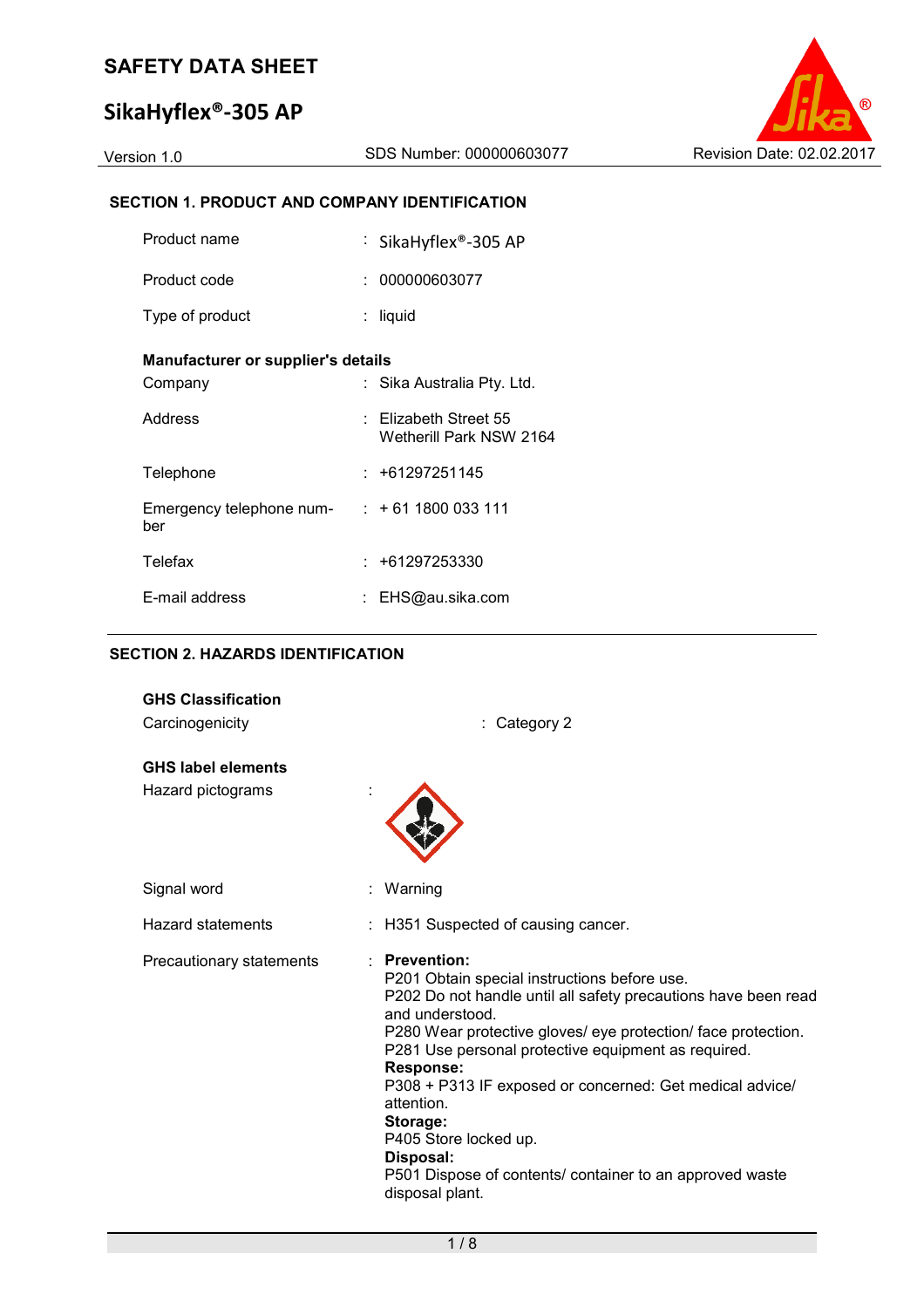# **SikaHyflex®-305 AP**



#### **Other hazards which do not result in classification**

None known.

## **SECTION 3. COMPOSITION/INFORMATION ON INGREDIENTS**

Substance / Mixture : Mixture

#### **Hazardous components**

| I Chemical name                                | I CAS-No.    | Concentration (%) |
|------------------------------------------------|--------------|-------------------|
| butan-2-one O,O',O"-(methylsilylidyne)trioxime | l 22984-54-9 | < 10              |
| l 2-butanone oxime.                            | $96-29-7$    | < 10              |
| butan-2-one O,O',O"-(vinylsilylidyne)trioxime  | l 2224-33-1  | < 10              |

#### **SECTION 4. FIRST AID MEASURES**

| General advice                                                    | : Move out of dangerous area.<br>Consult a physician.<br>Show this safety data sheet to the doctor in attendance.                                                    |
|-------------------------------------------------------------------|----------------------------------------------------------------------------------------------------------------------------------------------------------------------|
| If inhaled                                                        | $\therefore$ Move to fresh air.<br>Consult a physician after significant exposure.                                                                                   |
| In case of skin contact                                           | : Take off contaminated clothing and shoes immediately.<br>Wash off with soap and plenty of water.<br>If symptoms persist, call a physician.                         |
| In case of eye contact                                            | $\therefore$ Remove contact lenses.<br>Keep eye wide open while rinsing.<br>If eye irritation persists, consult a specialist.                                        |
| If swallowed                                                      | : Clean mouth with water and drink afterwards plenty of water.<br>Do not give milk or alcoholic beverages.<br>Never give anything by mouth to an unconscious person. |
| Most important symptoms<br>and effects, both acute and<br>delayed | : No known significant effects or hazards.<br>See Section 11 for more detailed information on health effects<br>and symptoms.<br>Suspected of causing cancer.        |
| Notes to physician                                                | : Treat symptomatically.                                                                                                                                             |

#### **SECTION 5. FIREFIGHTING MEASURES**

| Suitable extinguishing media        | : Use extinguishing measures that are appropriate to local cir-<br>cumstances and the surrounding environment. |
|-------------------------------------|----------------------------------------------------------------------------------------------------------------|
| Hazardous combustion prod-<br>ucts  | : No hazardous combustion products are known                                                                   |
| Specific extinguishing meth-<br>ods | : Standard procedure for chemical fires.                                                                       |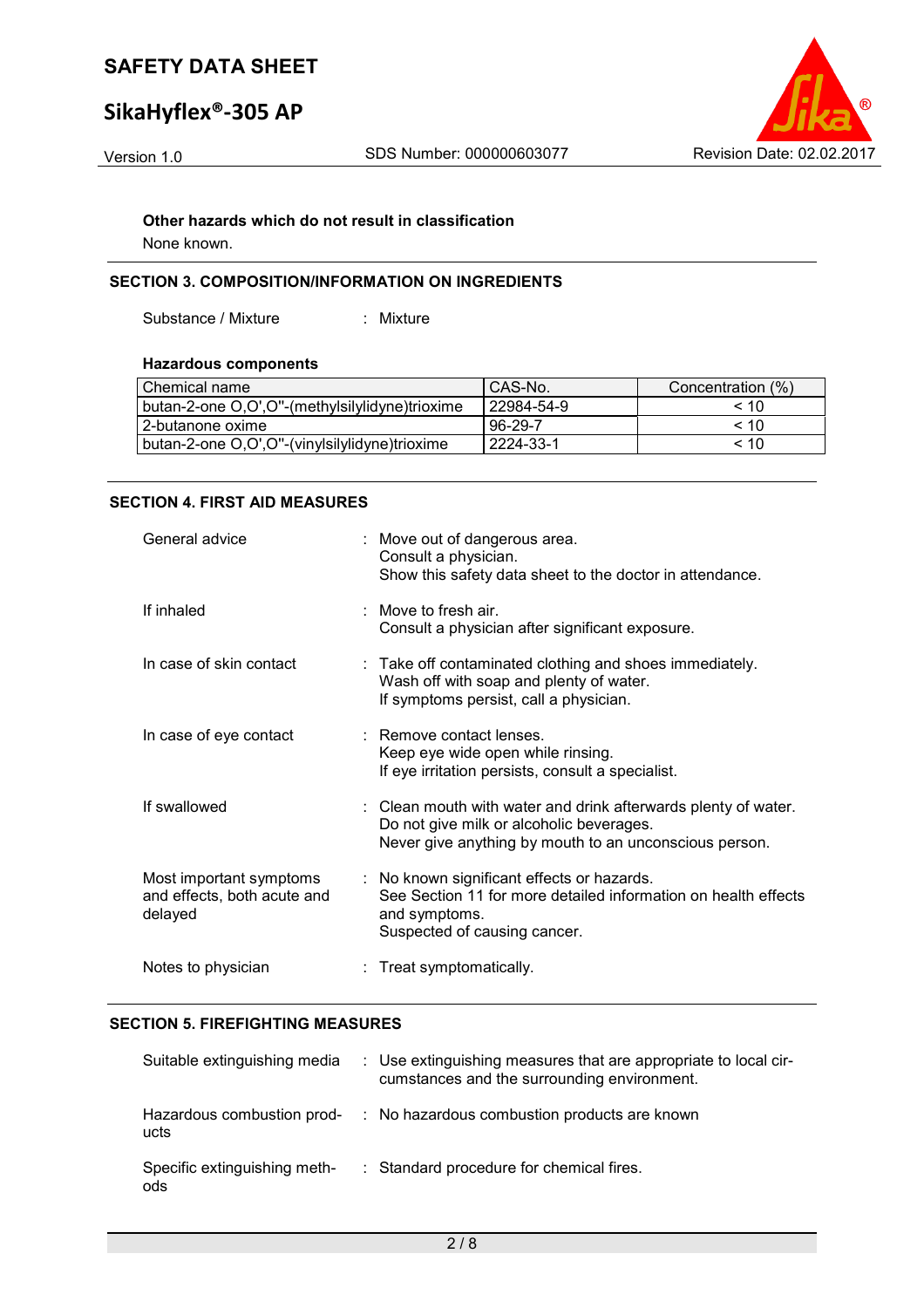# **SikaHyflex®-305 AP**



Version 1.0 SDS Number: 000000603077 Revision Date: 02.02.2017

Special protective equipment : In the event of fire, wear self-contained breathing apparatus. for firefighters

## **SECTION 6. ACCIDENTAL RELEASE MEASURES**

| Personal precautions, protec-<br>tive equipment and emer-<br>gency procedures | : Use personal protective equipment.<br>Deny access to unprotected persons.                                                                                      |
|-------------------------------------------------------------------------------|------------------------------------------------------------------------------------------------------------------------------------------------------------------|
| Environmental precautions                                                     | : Do not flush into surface water or sanitary sewer system.<br>If the product contaminates rivers and lakes or drains inform<br>respective authorities.          |
| Methods and materials for<br>containment and cleaning up                      | : Soak up with inert absorbent material (e.g. sand, silica gel,<br>acid binder, universal binder, sawdust).<br>Keep in suitable, closed containers for disposal. |

### **SECTION 7. HANDLING AND STORAGE**

| fire and explosion          | Advice on protection against : Normal measures for preventive fire protection.                                                                                                                                                                                                                                                   |
|-----------------------------|----------------------------------------------------------------------------------------------------------------------------------------------------------------------------------------------------------------------------------------------------------------------------------------------------------------------------------|
| Advice on safe handling     | : Avoid exceeding the given occupational exposure limits (see<br>section 8).<br>Do not get in eyes, on skin, or on clothing.<br>For personal protection see section 8.<br>Smoking, eating and drinking should be prohibited in the ap-<br>plication area.<br>Follow standard hygiene measures when handling chemical<br>products |
| Hygiene measures            | : Handle in accordance with good industrial hygiene and safety<br>practice.<br>When using do not eat or drink.<br>When using do not smoke.<br>Wash hands before breaks and at the end of workday.                                                                                                                                |
| Conditions for safe storage | : Store in original container.<br>Keep container tightly closed in a dry and well-ventilated<br>place.<br>Observe label precautions.<br>Store in accordance with local regulations.                                                                                                                                              |

## **SECTION 8. EXPOSURE CONTROLS/PERSONAL PROTECTION**

#### **Components with workplace control parameters**

Contains no substances with occupational exposure limit values.

## **Personal protective equipment**

Respiratory protection : Use respiratory protection unless adequate local exhaust ventilation is provided or exposure assessment demonstrates that exposures are within recommended exposure guidelines.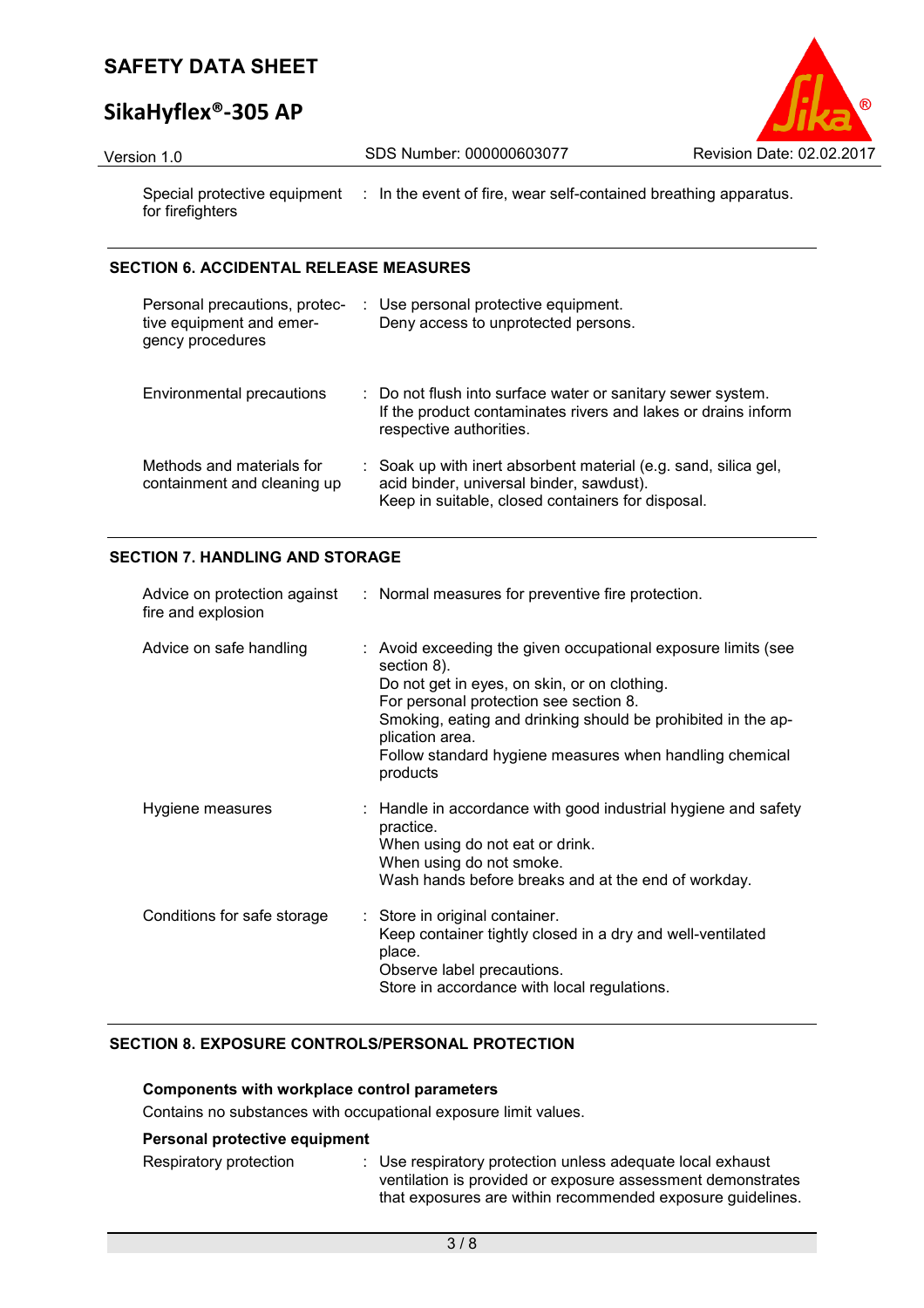# **SikaHyflex®-305 AP**



| SDS Number: 000000603077<br>Revision Date: 02.02.2017                                                                                                                                                                                                                                    |  |  |  |  |  |
|------------------------------------------------------------------------------------------------------------------------------------------------------------------------------------------------------------------------------------------------------------------------------------------|--|--|--|--|--|
| The filter class for the respirator must be suitable for the max-<br>imum expected contaminant concentration<br>(gas/vapour/aerosol/particulates) that may arise when han-<br>dling the product. If this concentration is exceeded, self-<br>contained breathing apparatus must be used. |  |  |  |  |  |
| : Chemical-resistant, impervious gloves complying with an ap-<br>proved standard should be worn at all times when handling<br>chemical products if a risk assessment indicates this is nec-<br>essary.                                                                                   |  |  |  |  |  |
| : Safety eyewear complying with an approved standard should<br>be used when a risk assessment indicates this is necessary.                                                                                                                                                               |  |  |  |  |  |
| : Choose body protection in relation to its type, to the concen-<br>tration and amount of dangerous substances, and to the spe-<br>cific work-place.                                                                                                                                     |  |  |  |  |  |
|                                                                                                                                                                                                                                                                                          |  |  |  |  |  |

## **SECTION 9. PHYSICAL AND CHEMICAL PROPERTIES**

| Appearance                              |    | paste                                             |
|-----------------------------------------|----|---------------------------------------------------|
| Colour                                  |    | various                                           |
| Odour                                   |    | characteristic                                    |
| <b>Odour Threshold</b>                  |    | No data available                                 |
| pH                                      |    | No data available                                 |
| Melting point/range / Freezing<br>point | ÷  | No data available                                 |
| Boiling point/boiling range             |    | No data available                                 |
| Flash point                             |    | Not applicable                                    |
| Evaporation rate                        |    | No data available                                 |
| Flammability                            | ÷  | No data available                                 |
|                                         |    |                                                   |
| Upper explosion limit                   |    | No data available                                 |
| Lower explosion limit                   |    | No data available                                 |
| Vapour pressure                         |    | 0.01 hPa (0.01 mmHg)                              |
| Relative vapour density                 | ÷  | No data available                                 |
| Density                                 | t. | 1.45 g/cm3 (20 $^{\circ}$ C (68 $^{\circ}$ F) ()) |
| Solubility(ies)<br>Water solubility     |    | : No data available                               |
|                                         |    |                                                   |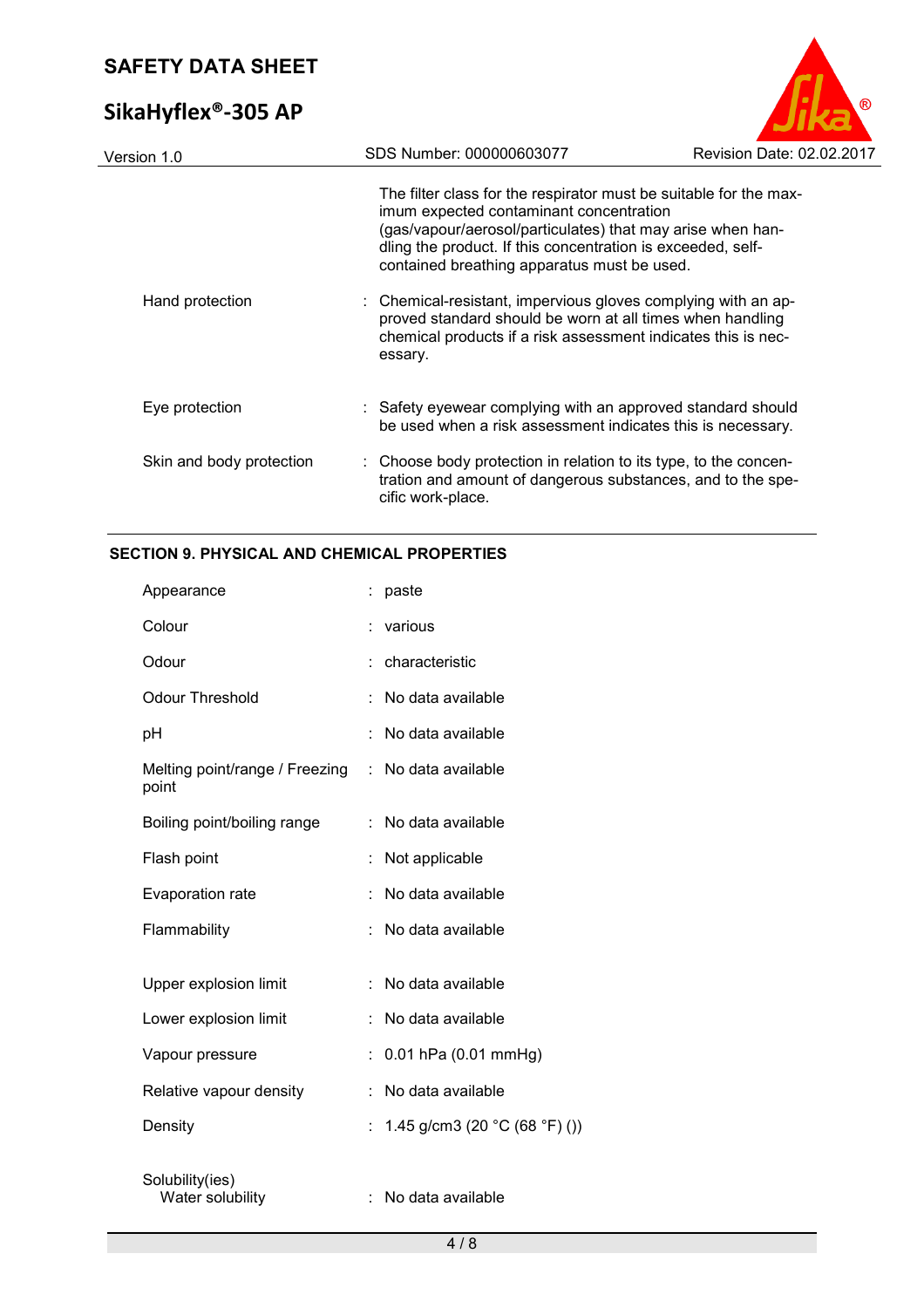# **SikaHyflex®-305 AP**



| Solubility in other solvents               | : No data available |
|--------------------------------------------|---------------------|
| Partition coefficient: n-<br>octanol/water | : No data available |
| Auto-ignition temperature                  | : 430 °C (806 °F)   |
| Decomposition temperature                  | : No data available |
| Viscosity<br>Viscosity, dynamic            | ∶ No data available |
| Viscosity, kinematic                       | : Not applicable    |
| Explosive properties                       | : No data available |
| Molecular weight                           | ∶ No data available |

## **SECTION 10. STABILITY AND REACTIVITY**

| Reactivity                              | : No dangerous reaction known under conditions of normal use. |
|-----------------------------------------|---------------------------------------------------------------|
| Chemical stability                      | : The product is chemically stable.                           |
| Possibility of hazardous reac-<br>tions | : Stable under recommended storage conditions.                |
| Conditions to avoid                     | $:$ No data available                                         |
| Incompatible materials                  | $:$ No data available                                         |
| Hazardous decomposition<br>products     | No decomposition if stored and applied as directed.           |

## **SECTION 11. TOXICOLOGICAL INFORMATION**

#### **Acute toxicity**

Not classified based on available information.

#### **Components:**

| 2-butanone oxime:   |                                           |
|---------------------|-------------------------------------------|
| Acute oral toxicity | $\therefore$ LD50 Oral (Rat): 3,680 mg/kg |

#### **Skin corrosion/irritation**

Not classified based on available information.

### **Product:**

Species: Rabbit Result: No skin irritation

#### **Serious eye damage/eye irritation**

Not classified based on available information.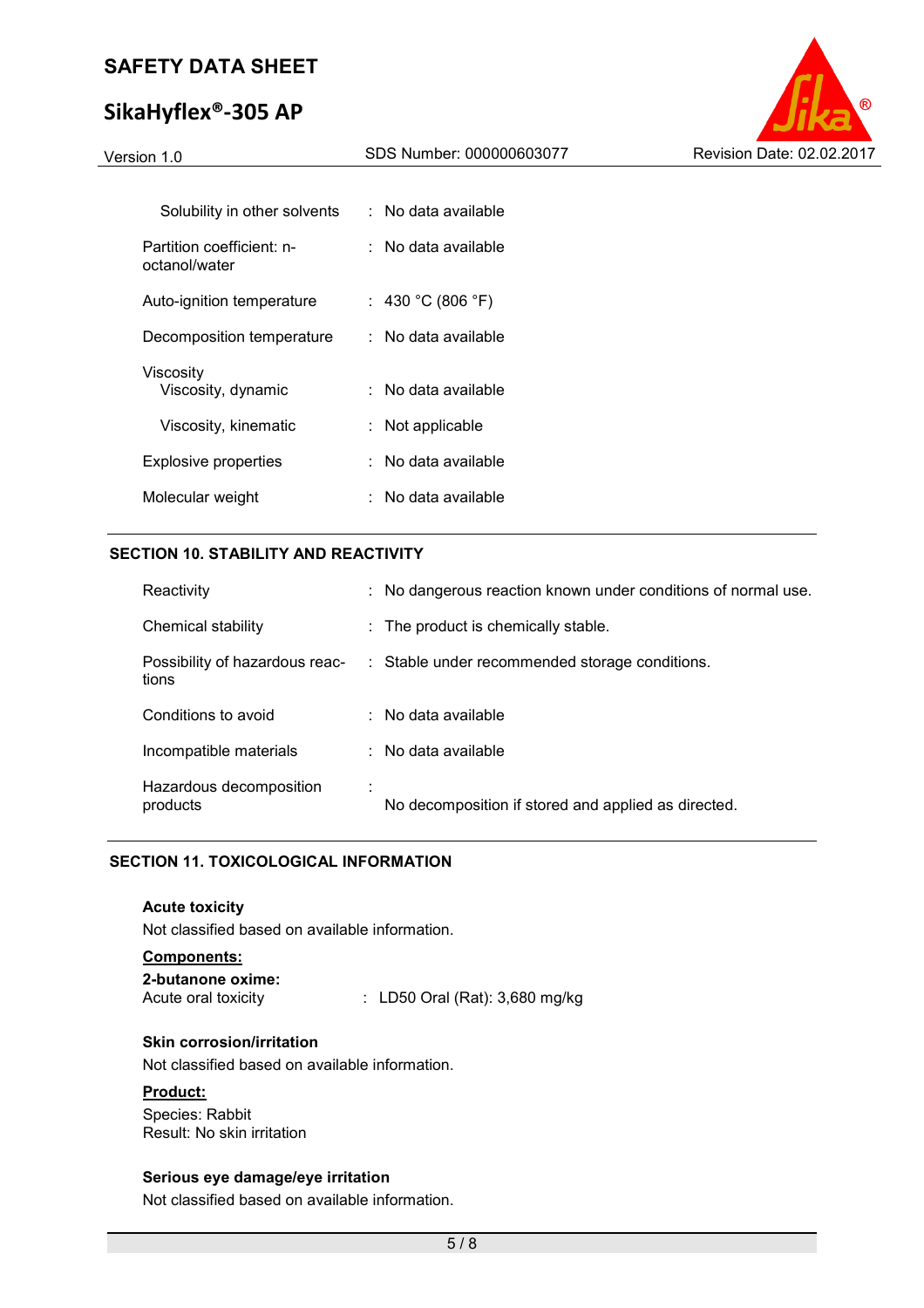# **SikaHyflex®-305 AP**



#### **Product:**

Species: Rabbit Result: No eye irritation

#### **Respiratory or skin sensitisation**

Skin sensitisation: Not classified based on available information. Respiratory sensitisation: Not classified based on available information.

#### **Product:**

Test Type: Buehler Test Exposure routes: Dermal Species: Guinea pig Result: Does not cause skin sensitisation.

#### **Chronic toxicity**

**Germ cell mutagenicity**  Not classified based on available information.

**Carcinogenicity**  Suspected of causing cancer.

**Reproductive toxicity**  Not classified based on available information.

**STOT - single exposure**  Not classified based on available information.

**STOT - repeated exposure**  Not classified based on available information.

**Aspiration toxicity**  Not classified based on available information.

#### **SECTION 12. ECOLOGICAL INFORMATION**

## **Ecotoxicity**

No data available

### **Persistence and degradability**

No data available

**Bioaccumulative potential** 

No data available

**Mobility in soil**  No data available

## **Other adverse effects**

#### **Product:**

Additional ecological infor-: There is no data available for this product. mation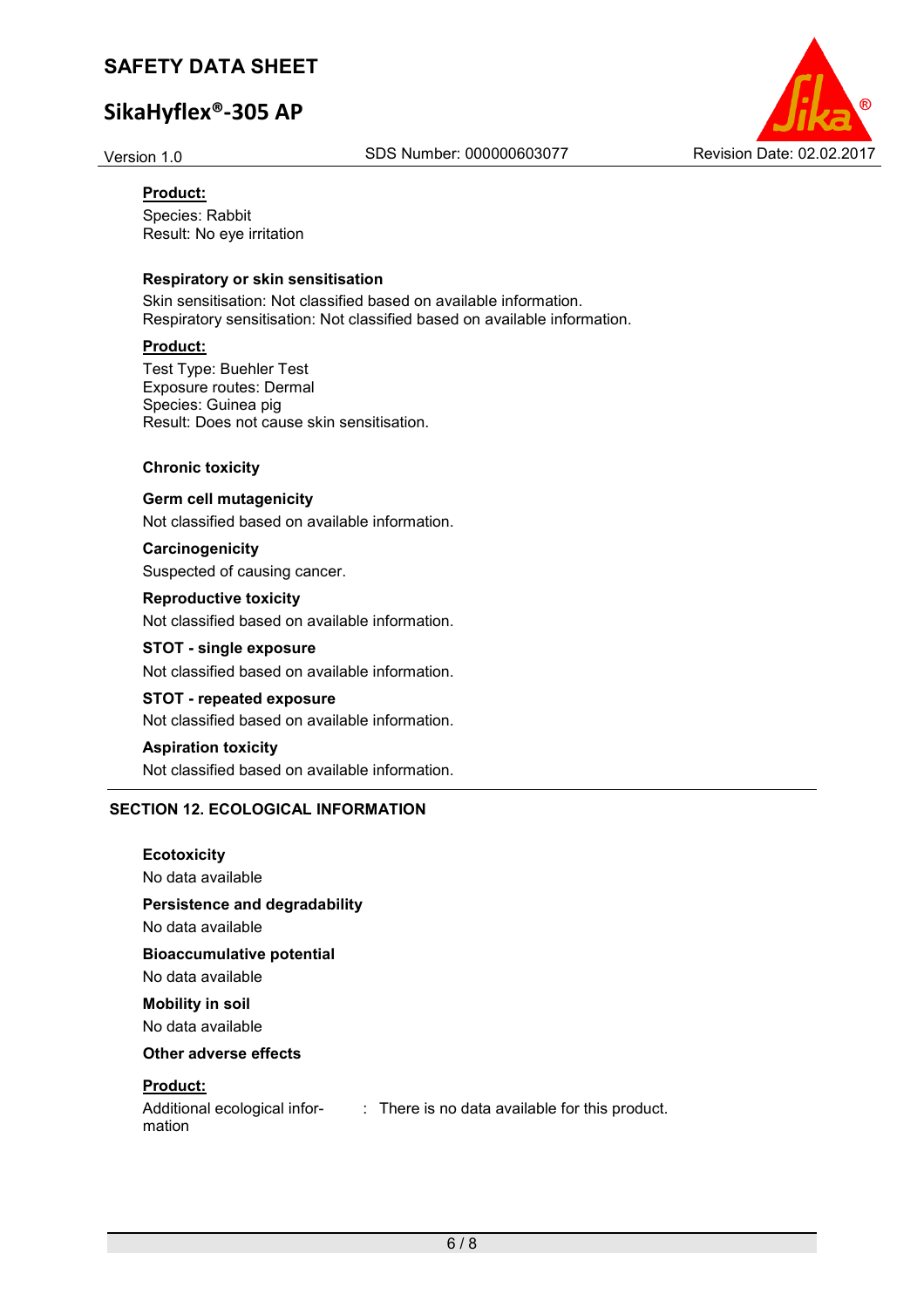# **SikaHyflex®-305 AP**



## **SECTION 13. DISPOSAL CONSIDERATIONS**

| <b>Disposal methods</b> |                                                                                                                                        |
|-------------------------|----------------------------------------------------------------------------------------------------------------------------------------|
| Waste from residues     | : Do not contaminate ponds, waterways or ditches with chemi-<br>cal or used container.<br>Send to a licensed waste management company. |
| Contaminated packaging  | : Empty remaining contents.<br>Dispose of as unused product.<br>Do not re-use empty containers.                                        |

## **SECTION 14. TRANSPORT INFORMATION**

**International Regulations IATA-DGR** Not dangerous goods **IMDG-Code** Not dangerous goods **Transport in bulk according to Annex II of MARPOL 73/78 and the IBC Code**  Not applicable for product as supplied. **National Regulations** 

**ADG** Not dangerous goods

#### **SECTION 15. REGULATORY INFORMATION**

| Safety, health and environmental regulations/legislation specific for the substance or mix-<br>ture                                                                                                      |                                                                                                                                                                        |
|----------------------------------------------------------------------------------------------------------------------------------------------------------------------------------------------------------|------------------------------------------------------------------------------------------------------------------------------------------------------------------------|
| Standard for the Uniform<br>$\therefore$ Schedule 6<br>Scheduling of Medicines and<br><b>Poisons</b>                                                                                                     |                                                                                                                                                                        |
| International Chemical Weapons Convention (CWC)<br>Schedules of Toxic Chemicals and Precursors                                                                                                           | $:$ Not applicable                                                                                                                                                     |
| <b>Prohibition/Licensing Requirements</b>                                                                                                                                                                | : There is no applicable prohibition or<br>notification/licensing requirements,<br>including for carcinogens under<br>Commonwealth, State or Territory<br>legislation. |
| The components of this product are reported in the following inventories:<br>$\cdots$<br>the contract of the contract of the contract of the contract of the contract of the contract of the contract of |                                                                                                                                                                        |

AICS : Not in compliance with the inventory

#### **SECTION 16. OTHER INFORMATION**

Date format : dd.mm.yyyy